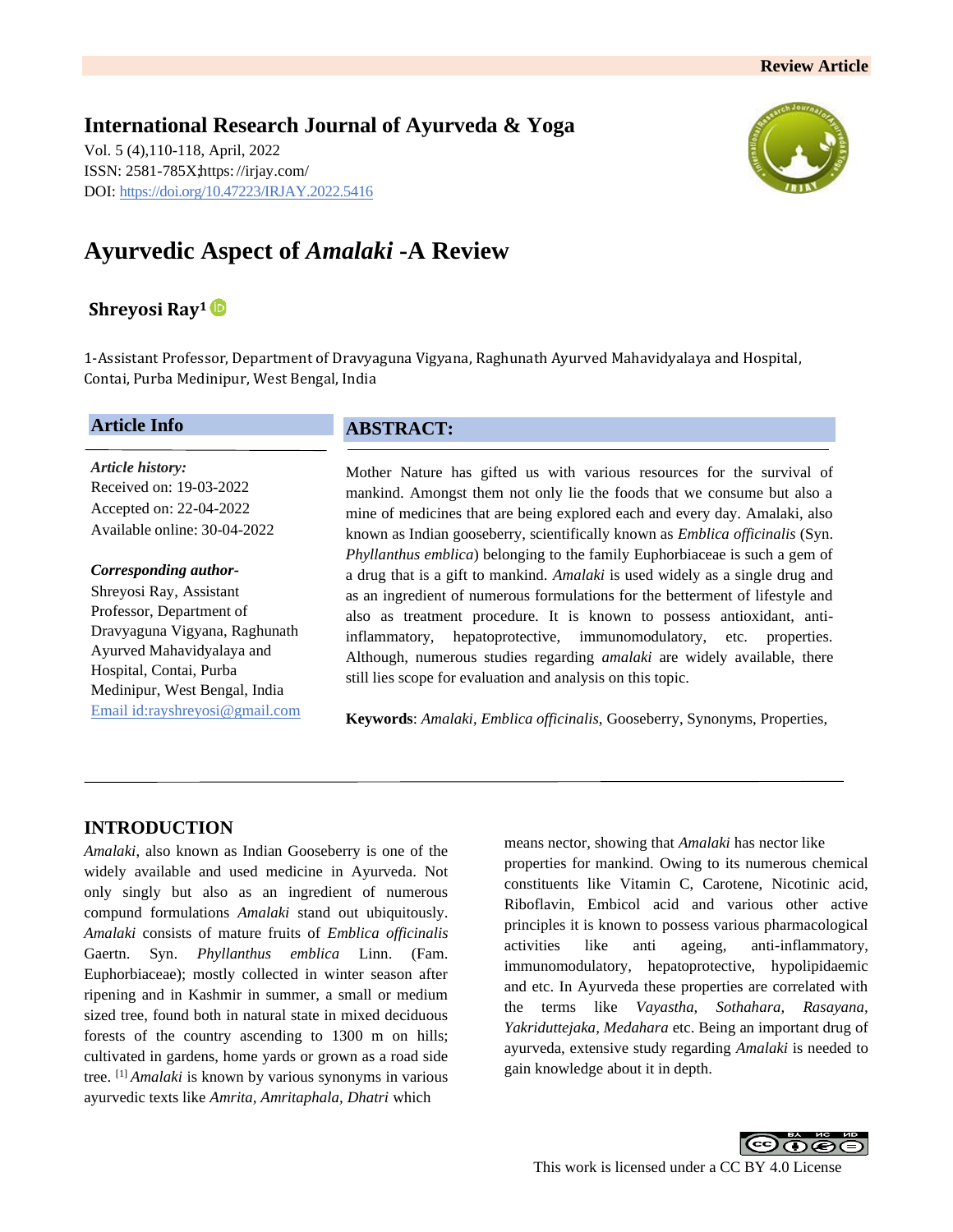# **AIMS & OBJECTIVES**

This study is aimed at reviewing the literature texts of Ayurveda through and through to bring out the information available regarding *Amalaki*. The main objective of this study is to present the knowledge regarding *amalaki* under one heading.

**Scientific Name:** *Emblica officinalis* Gaertn. (Syn. *Phyllanthus emblica* Linn.)

**Family:** Euphorbiaceae / Phyllanthaceae

**Taxonomical Classification Acc. To Bentham And Hooker (1862-1883)** 

| Kingdom:       | Plantae              |
|----------------|----------------------|
| Subkingdom:    | Viridiplantae        |
| Infrakingdom:  | Streptophyta         |
| Superdivision: | Embryophyta          |
| Division:      | Tracheophyta         |
| Subdivision:   | Spermatophytina      |
| Class:         | Magnoliopsida        |
| Superorder:    | Rosanae              |
| Order:         | Malpighiales         |
| Family:        | Phyllanthaceae       |
| Genus:         | Phyllanthus          |
| Species:       | emblica Linn.<br>[2] |

#### Table 1. Synonyms As Per Different Nighantu

The synonyms of *Amalaki* have been given for various reasons. The fruit of amalaki is purifying (*Amala*), *Rasayana* (*Amrita*, *Amritaphala*), maintains youth (*Vayahstha*), sustains and promotes the dhatus (*Dhatri*), prolongs life (*Vayasya*), promotes virility (*Vrisya*). It is beneficial for mankind in all ways (*Shivam*). The fruit is round (*Vrittaphala*), weighs one kola (*Kolam*), has six rasas (*Sadarasa*) and has *sita virya* (*Sitaphala*). The juice of *amalaki* is extremely useful (*Jatiphalarasa*). **[3]**

The table-1 provides the necessary details regarding the various synonyms of *Amalaki* and their presence in ten Nighantus. It can be evidently seen that the maximum number of synonyms of *Amalaki* has been stated by Kaiyadeva Nighantu and we also come across to see that in Raj Nighantu not a single synonym has been used to

refer *Amalaki* which shows that in this entire lexicon *Amalaki* has been referred solely by its name. Apart from this we also see that the most common synonyms of *Amalaki* that have been widely used are *Amrita phala, Dhatri, Shiva, Vayastha and Vrishya.* 

#### **VARIETIES:**

• According to P.V. Sharma *Amalaki* is of 2 types:

*1-Vanya*

*2-Gramya[4]*

- *According to Narendradev University of Agriculture & Technology 4 types:* 
	- *1- Krishna (NA5)*
	- *2- Amrit (NA6)*
	- *3- Neelam (NA7)*
	- *4- Kanchan [5]*

#### Literary Reviews Of *Amalaki*:

**1-VEDIC & PAURANIK PERIOD:** The earliest knowledge of this plant is found in Vedas which are usually accepted, as the oldest repository knowledge of Hindus. In **Yajurveda** (11/31/34) the plant is described as a tonic which promotes the health. Its use in some of the diseased condition is also found in **Atharva Veda** (4/7/12). In later periods the description of the amalaki is observed in **Jaiminiya Upanishad Brahmana** (1/38/6), **Chandagya-Upanishad** (1/7/3/2), '**Shri-Madbhagvata Purana**' (9/3/2,10,22), '**Vayupurana'** (1/3/169), **Balmiki Ramayana (Balkanda** 71/72). Table 2. Categorization Of *Amalaki* In Samhitas & Nighantus:

#### **Botanical Description:**

It is a small to medium sized deciduous tree, 8-18m in height with greenish-grey or red bark, peeling off in scales.

**Leaves**: Simple many sessile, pinnate, distichously closeset along the branchlets, linear-oblong, obtuse, light green in colour.

**Flowers**: Densely fascicled along the branchlets, yellowish, males on slender pedicles, female sub-sessile.

**Fruits**: berry, depressed globose, succulent, yellow or pink when ripe, obscurely 6 lobed.

**Seeds**: trigonous (flowers in February-May & fruits in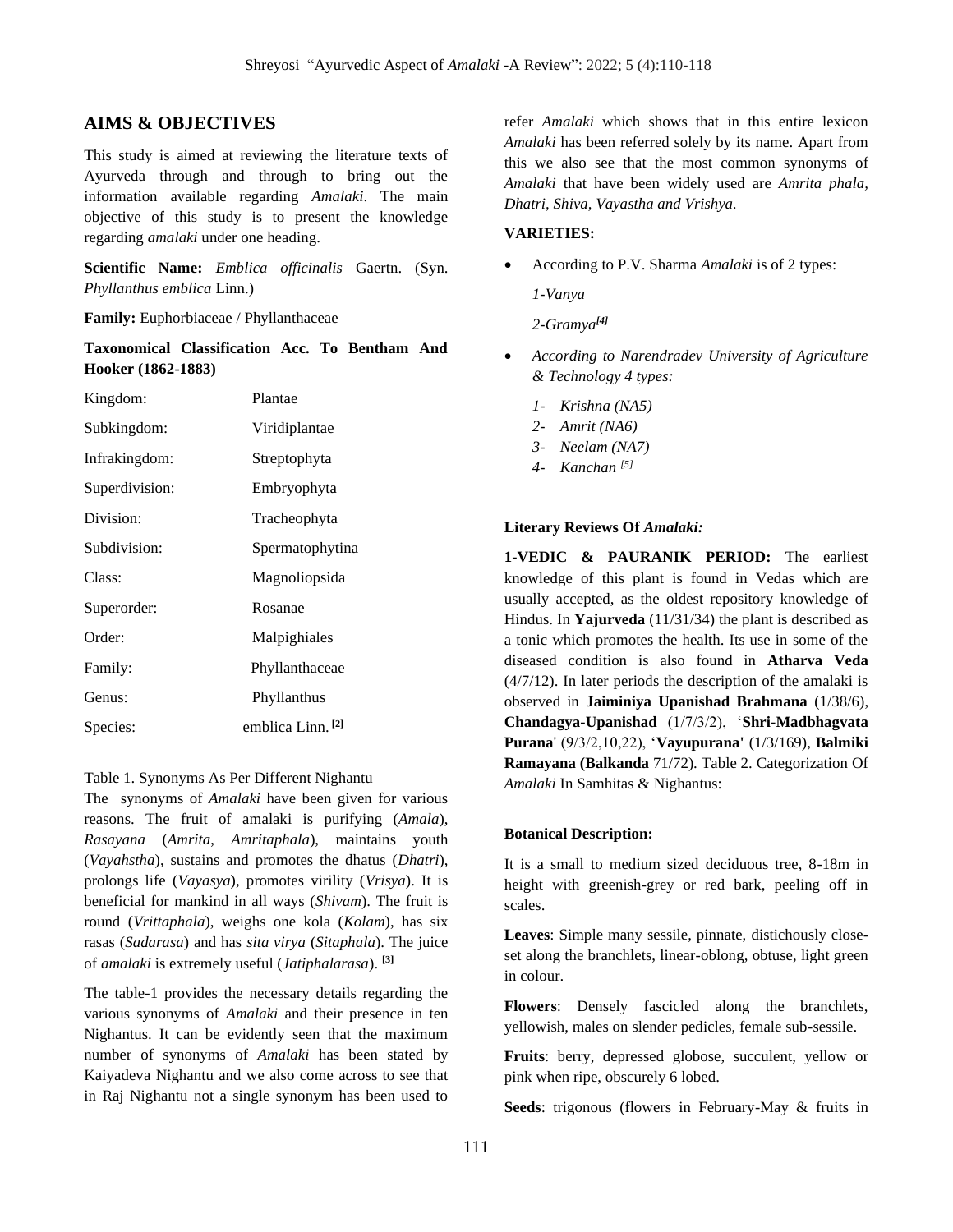October-April)**[5]** Fig. 1,2 Fig.3, Fig. 4.

#### **Distribution:**

Wild/cultivated throughout tropical India **[5]**

## **Ayurvedic Properties: (Table 3)**

*Rasa: Amla pradhana panca rasa (except lavana)*

*Guna: Guru, Ruksha, Sita*

*Virya: Sita*

*Vipaka: Madhura***[6]**

Summarizing the *Rasapanchak* mentioned by the various Nighantukaras it can be concluded that *Amalaki has Lavana rikta Pancha rasa, Laghu, Ruksha gunas, Sita virya and Madhura Vipaka.*

*Karma:* 

- *Dosakarma: Tridosa samaka*, especially *pittasamaka*
- *Sharirakarma: Dahaprasamana, Chaksushya, Keshya, Medhya, Nadibalya, Balya, Rocana, Dipana, Anulomana, Amlatanasaka, Yakriduttejaka, Stambhana, Sramsana, Hridya, Sonitasthapana, Kaphaghna, Vrishya, Garbhasthapana, Mutrala, Pramehaghna, Kushthaghna, Jwaraghna, Rasayana*
- *Vyadhikarma: Paittikavikara, Daha, Paittikashiroshula, Mutraavarodha, Netraroga, Khalitya, Palitya, Mastishkadourbalya, drishtimandya, Indriyadourbalya, Aruchi, Trishna, Agnimandya, Vibandha, Yakridvikara, Amlapitta, Parinamashula, Udavarta, Arsha, Hridroga, Raktapitta, Raktavikara, Kasa, Swasa, akshma, Sukrameha, Pradara, Garbhasayadourbalya, Mutrakriccha, Paittikaprameha, Kushtha, Visarpa, Jirnajwara, Kshaya, Dourbalya, Daha, Sotha[*7]

## **Chemical Constituents:**

Vitamin C, Carotene, Nicotinic acid, Riboflavin, Embicol acid, Mucic acid, Indole acetic acid, Phyllembic acid, Phyllembin, Leucodelphinidin, Procyanidin, Tannin, Ellagic acid, Lupeol, Polyphenolic compounds, 1,2,3,6 trigalloylglucose, Terchebin, Corialgin, Alkaloids, Phyllantidine, Phyllantine**[8]** Fig. 5. Major chemical constituents of Amalaki

## **Pharmacological Activities:**

Hepatoprotective, Spasmolytic, Mild CNS depressant, Hypolipidemic, Antiatherosclerosis, Antimutagenic, Antioxidant, Immunomodulatory, Antifungal, Antitumor, Hypoglycemic, Anti-inflammatory, Antibacterial, Antiulcer, Adrenergic potentiating, HIV-1 reverse transcriptase inhibitory action**[8]**

Some of these pharmacological activities are described below on the basis of various research works that have been conducted.

**Hepato-protective activity:** The histopathological study of liver cells of rats was examined by administering *E. officinalis* as a preventative agent to reduce paracetamol induced hepatotoxicity and it has been observed that fruit extract has the ability to rectify toxicity or hepatic damage (Malar and Bai, 2009). Another histological study was undertaken to demon-strate the protective effect of 50% hydroalcoholic extract of the fresh fruit of *E. officinalis*  against chronic toxicity induced by carbon tetrachloride and thioacetamide in rats. From the liver sections of the tested rats, it was observed that *E. officinalis* reversed the abnormal histopathology by accelerating the regenerative activity and in a few cases, the hepatocytic injury was found negligible in *E. officinalis* treated group of rats (Mir *et al*., 2007).[9]

**Anti-inflammatory activity:** *E. officinalis* showed antiinflammatory activities in carrageenan induced acute and cotton pellet induced chronic inflammation in Sprague-Dawley rats by reducing paw volume in acute inflammation and by decreasing cotton pellet induced granulomas tissue lipid peroxida-tion, the granulomatous tissue mass, myeloperoxidase activity and plasma extravasation in chronic inflammato-ry condition (Muthuraman *et al*., 2011). *E. officinalis* water extract has reported to have inhibitory effect on the synthesis and release of inflammatory mediators in rats (Jaijoy *et al*.,  $2010$ ). [9]

**Hypolipidemic activity:** Amla fruit have been reported to have significant anti-hyperlipidaemic, hypolipidemic, and anti-atherogenic effect (Santoshkumar *et al*., 2013). Treatment with *Emblica officinalis* caused significant reduction of Total Cholesterol (TC), Low Density Lipoprotein (LDL), triglyceride (TG) and Very Low Density Lipoprotein (VLDL), and a significant increase in High Density Lipoprotein (HDL) levels in patients with type II hyperlipidaemia. Both treatments from *E. officinalis* and simvastatin produced significant reduction in blood pressure; however, this beneficial effect was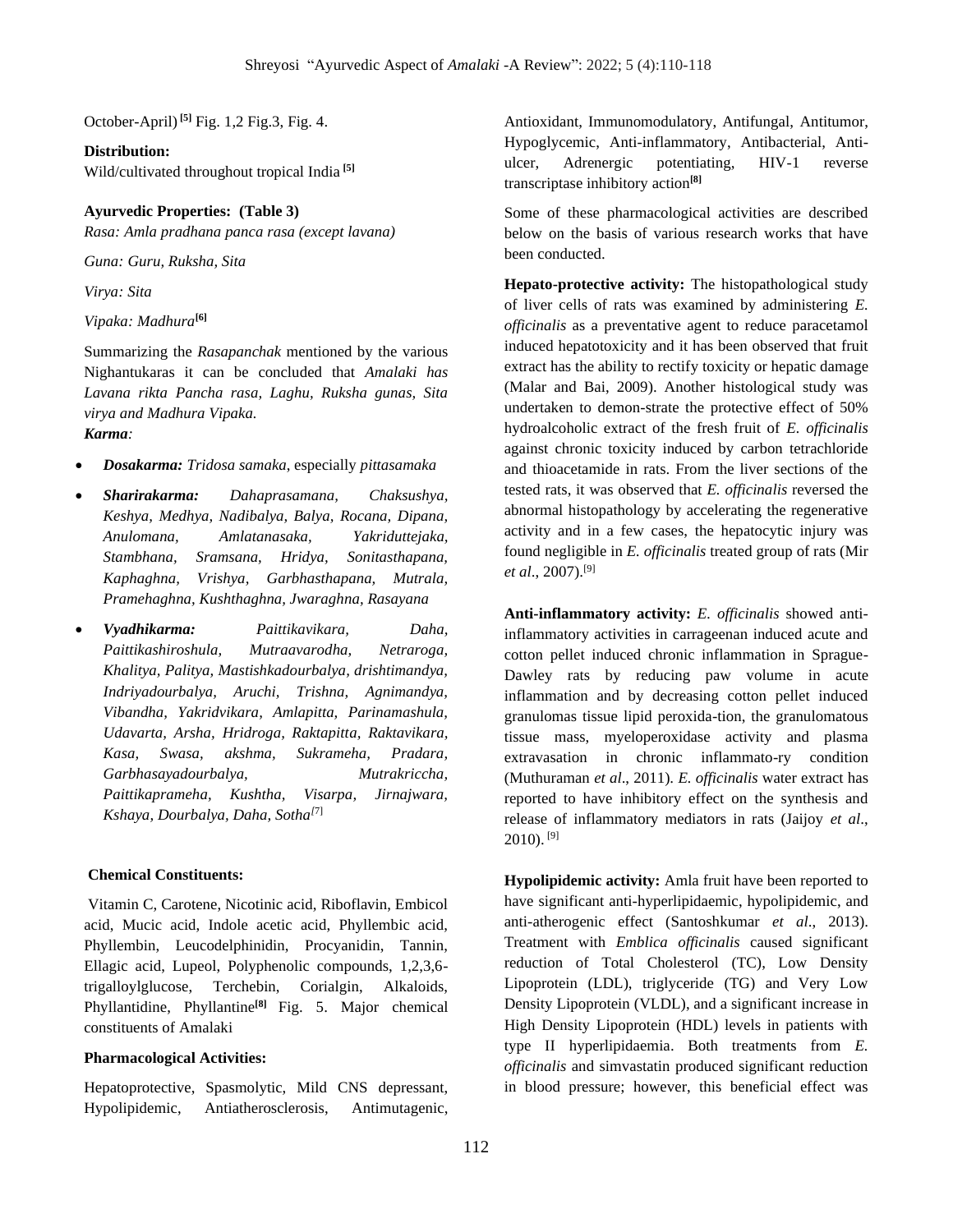more marked in patients receiving *E. officinalis* (Gopa *et al*., 2012). [9]

**Anti ulcerogenic activity:** The ethanolic extract of *E. officinalis* has found highly effective in controlling growth of *H. pylori in-vitro* with minimum inhibitory control ranging from 0.91 to 1.87 μg/ μl. The result concluded that the plant ethanolic extract is well retained with total phenolics, reducing power, flavanoids and the antioxidant properties which make amla a proper remedial use against *H. pylori* infection and gastric ulcer (Mehrotra *et al*., 2011). [36]

**Antimutagenic and wound healing activity:** An investigation on Swiss albino mice showed that 50% methanolic extract of Emblica fruit can protect mice against the chromosome damaging effects of the wellknown mutagen cyclophosphamide (Agrawal *et al*., 2012). Ascorbic acid and tannins of *E. officinalis*, namely emblicanin A and emblicanin B have strong antioxidant action and it is proposed that the addition of these antioxidants support the repair process of cells. Emblica increases cellular proliferation at the wound site, as supported by a raise in the action of extracellular signalregulated kinase 1/2, along with an increase in DNA, type III collagen, acid-soluble collagen, aldehyde content, shrinkage temperature and tensile strength (Sumitra *et al*., 2009). [9]

**HIV-reverse transcriptase inhibitory activity:**  Inhibition of HIV-Reverse Transcriptase (HIV-RT) by *P. emblica* plant extract fractions was tested on Peripheral Blood Mononuclear Cells. From this test it was observed that aqueous fraction and n-hexane fraction have highest inhibition of recombinant HIV-RT (91% and 89%, respectively) at 1 mg/ml concentration. Chloroform fraction showed highest inhibition of HIV-RT at 0.5 mg/ml and carbon tetrachloride fraction at 0.12 mg/ml concentra-tion. At 0.12 mg/ml and 0.5 concentrations 50% of the HIV-RT activity is inhibited in n-hexane fraction and carbon tetrachloride fraction respectively (Estari *et al*., 2012). [9]

#### **PART USED:** Fruit pulp / Fruit rind **[6]**

**DOSAGE:** Fresh juice- 10-20 ml, Powder- 3-6 gm [6]

## **INDICATIONS:**

Diabetes Mellitus, Cough, asthma, Bronchitis, Headache,

Dyspepsia, Colic, Flatulence, Hyperacidity, Peptic ulcer, Erysipelas, Skin diseases, Leprosy, Haematemesis, Inflammations, Anaemia, Emaciation, Hepatic disorders, Jaundice, Strangury, Diarrhoea, Dysentery, Leucorrhoea, Menorrhagia, Cardiac disorders, Fevers, Grey hair. **[7]**

#### **Therapeutic Uses:**

External use: *Dahaprasamana, Chakshushya, Kesya*

*Nadi samsthana: Medhya, Balya, Indriya sakti vardhak*

*Pacana samsthana: Rocana, Dipana, Anulomana, Amlatanasaka, Yariduttejaka*

| Raktavaha samsthana: | Hridya, Sonitasthapana   |
|----------------------|--------------------------|
| Swasana samsthana:   | Kaphaghna                |
| Prajanana samsthana: | Vrishya, Garvasthapana   |
| Mutravaha samsthana: | Mutrala, Pramehaghna     |
| Twacha:              | Kusthaghna               |
| Tapokrama:           | Jwaraghna, Dahaprasamana |
| Satmikarana:         | Rasayana <sup>[10]</sup> |

#### **Important Formulations:**

*Brahma rasayana, Chyavanaprasha, Dhatri louha, Dhatrirasayana, Triphala, Amalakyavaleha, Amalakyadi kwath, Brihad cchagaladya ghrita, Phalarista, Dhatryarishta. [8]*

## **DISCUSSION:**

*Amalaki* **(***Emblica officinalis* **Gaertn./** *Phyllanthus emblica* **Linn.)** is a large deciduous tree with greenish grey or red bark, leaves pinnate, linear-oblong, obtuse, flowers densely fascicled along branchlets yellowish, fruits berry depressed globose, succulent, yellow when ripe and six lobed, seeds trigonous. It is abundantly found and cultivated throughout tropical India. It consists various chemical constituents like Vitamin C, Ellagic acid, Tannin, Phyllemblein, Linolic acid, Phyllemblic acid and etc. Its main properties are presence of Amla Pradhan Pancha Rasa, Guru, Ruksha, Sita Gunas, Sita Virya and Madhura Vipaka. It is Tridosa hara, Vayasthapana, Rasayana, Vrishya. Amalaki has been widely used and accepted not only by the Indian system of medicine but also the modern system of medicine as a potent drug in the treatment of diseases involving the gastrointestinal system. The fruit of Amalaki is advised for consumption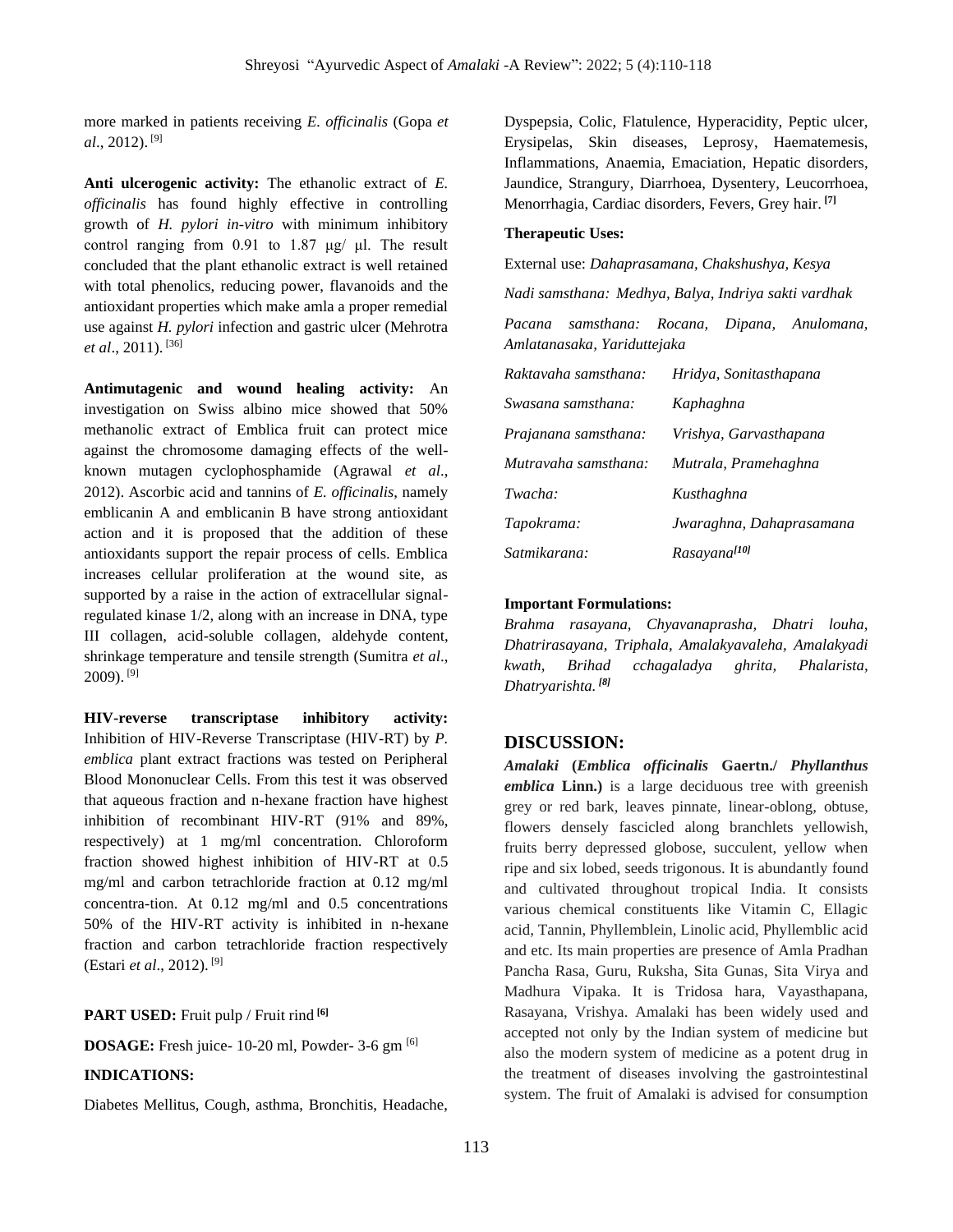by millions of physicians all over India not just as a supplement but as a curative measure.

# **CONCLUSION**

The literary analysis of *Amalaki* as done above provides us information regarding the various aspects of Indian gooseberry in a nutshell. It is evident from the above study that *Amalaki* is one of the most important drugs in Ayurveda. Not just as a single herb but also as an ingredient of various formulations *Amalak*i stands out by providing equilibrium of *dosa* and curing various disease conditions of the body.

# **Acknowledgements:- Nil Conflict of Interest – None Source of Finance & Support – Nil**

# **REFERENCES:**

1. Ayurveda Pharmacopoeia of India, Ministry of health and family welfare, department of Indian system of medicine & Homoeopathy, Govt. of India, New Delhi, Part I, Volume I, Page 5

2. The Integrated Taxonomic Information System on-line database, [https://www.itis.gov](https://www.itis.gov/)

3. Sharma P.V., Namarupajnanam (Characterization of Medicinal Plants), Chaukhambha Visvabharati Oriental Publishers and Distributors, Varanasi, Reprint 2011.pp.23-24

4. Sharma P.V., Dravyaguna Vijnana, Chaukhambha Bharati Academy, Varanasi, Reprint 2018.pp. 758 5. Sastry J.L.N., Illustrated Dravyaguna Vijnana, Chaukhambha Orientalia, Varanasi, Reprint 2012.pp.221 6. Sastry J.L.N., Illustrated Dravyaguna Vijnana, Chaukhambha Orientalia, Varanasi, Reprint 2012, .pp.222 7. Database on Medicinal Plants used in Ayurveda, Central Council for Research in Ayurveda and Siddha, Dept. of ISM & H, Ministry of Health and Family Welfare, Govt. of India, New Delhi, Reprint 2005.pp.12 8. Database on Medicinal Plants used in Ayurveda, Central Council for Research in Ayurveda and Siddha, Dept. of ISM & H, Ministry of Health and Family Welfare, Govt. of India, New Delhi, Reprint 2005.pp.14 9. Hasan et al., Phytochemistry, pharmacological activities and traditional uses of Emblica officinalis: A review; International Current Pharmaceutical Journal, January 2016, 5(2): 14-21 10. Sharma P.V., Dravyaguna Vijnana, Chaukhambha

Bharati Academy, Varanasi, Reprint 2018.pp.759

**How to cite this article:** Ray S "Ayurvedic Aspect Of Amalaki -A Review" IRJAY.[online]2022;5(4);110-118. Available from: [https://irjay.com](https://irjay.com/) DOI:https://doi.org/10.47223/IRJAY.2022.5416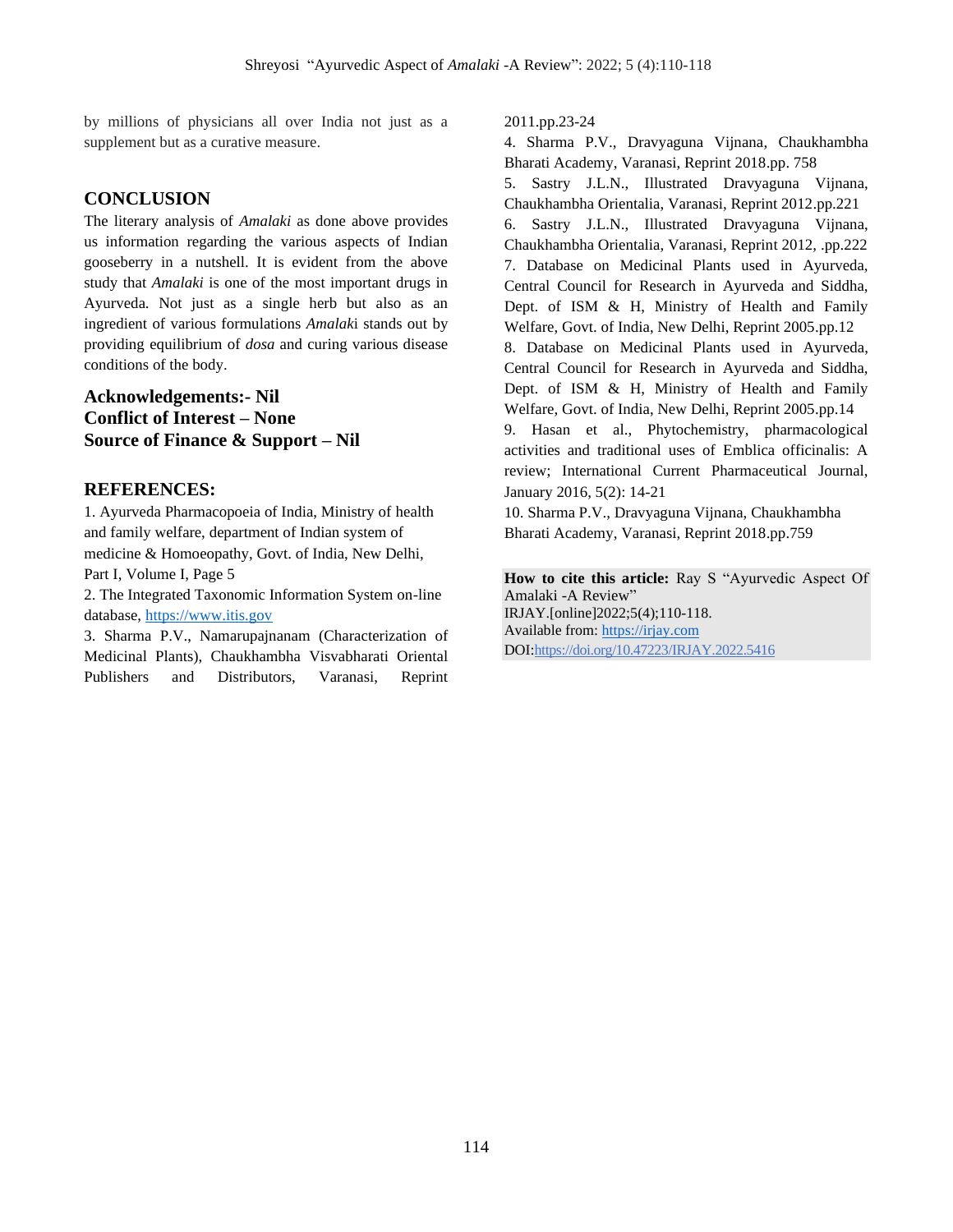| S.N. | <b>SYNONYMS</b> | DN | <b>HDN</b> | <b>MNP</b> | <b>RN</b> | <b>KN</b> | <b>BPN</b> | <b>SN</b> | <b>NA</b> | <b>MN</b> | PN |
|------|-----------------|----|------------|------------|-----------|-----------|------------|-----------|-----------|-----------|----|
|      | Amalaka         |    |            |            | -         |           |            |           |           |           |    |
|      | Amalaki         |    |            |            | -         |           |            |           |           |           |    |

**TABLE 1. SYNONYMS AS PER DIFFERENT NIGHANTU:**

| <b>Amalaki</b><br>$\overline{2}$<br>$\ddot{}$<br>$+$<br>$\frac{1}{2}$<br>$\bar{\phantom{a}}$<br>$\frac{1}{2}$<br>$+$<br>$^{+}$<br>$\frac{1}{2}$                                                         | $+$                 | $+$            |
|---------------------------------------------------------------------------------------------------------------------------------------------------------------------------------------------------------|---------------------|----------------|
|                                                                                                                                                                                                         |                     |                |
| $\overline{\mathbf{3}}$<br><b>Amrita</b><br>$\ddot{}$<br>$^{+}$<br>$\! +$<br>$^{+}$<br>$\frac{1}{2}$<br>$\Box$<br>$\blacksquare$<br>$\Box$                                                              | $\ddot{}$           |                |
| Amrita phala<br>$\overline{4}$<br>$\qquad \qquad +$<br>$\ddot{}$<br>$\qquad \qquad +$<br>$+$<br>$\omega$<br>$\mathbf{u}$<br>$\boldsymbol{+}$<br>$\mathbb{L}$                                            | $\qquad \qquad +$   | $\overline{a}$ |
| $\overline{\mathbf{5}}$<br><b>Amritodbhava</b><br>$\qquad \qquad +$<br>$\Box$<br>$\blacksquare$<br>$\overline{\phantom{a}}$<br>$\Box$<br>$\overline{\phantom{a}}$<br>$\Box$<br>$\overline{\phantom{a}}$ | $\bar{\phantom{a}}$ | $\overline{a}$ |
| <b>Dhatri</b><br>6<br>$+$<br>$^{+}$<br>$+$<br>$+$<br>$\overline{a}$<br>$\frac{1}{2}$<br>$\frac{1}{2}$<br>$\overline{a}$                                                                                 | $\overline{+}$      | $^{+}$         |
| <b>Dhatriphala</b><br>$\overline{7}$<br>$\qquad \qquad +$<br>$\boldsymbol{+}$<br>$\boldsymbol{+}$<br>$\ddot{}$<br>$\blacksquare$<br>$\Box$<br>$\overline{\phantom{a}}$<br>$\overline{\phantom{a}}$      | $\Box$              | $\overline{a}$ |
| Divya<br>$\bf{8}$<br>$\qquad \qquad +$<br>$\overline{a}$<br>$\overline{a}$<br>$\overline{a}$<br>÷,<br>÷,<br>$\overline{a}$<br>$\blacksquare$                                                            | $\blacksquare$      |                |
| $\overline{9}$<br>Jati phalarasa<br>$\qquad \qquad +$<br>$\ddot{}$<br>$\Box$<br>$\boldsymbol{+}$<br>$\overline{\phantom{a}}$<br>$\blacksquare$<br>$\Box$<br>$\blacksquare$                              | $\qquad \qquad +$   | $\overline{a}$ |
| Kola<br>10<br>$\boldsymbol{+}$<br>$\overline{a}$<br>$\overline{\phantom{a}}$<br>$\equiv$<br>$\bar{\phantom{a}}$<br>$\overline{\phantom{a}}$<br>$\blacksquare$<br>$\blacksquare$                         | $\equiv$            |                |
| Sheeta phala<br>11<br>÷.<br>$\bar{+}$<br>$\Box$<br>$\omega$<br>$\Box$<br>$\omega$<br>$\overline{\phantom{a}}$<br>$\overline{\phantom{a}}$                                                               | $\omega$            | $\overline{a}$ |
| <b>Shiva</b><br>12<br>$\qquad \qquad +$<br>$^{+}$<br>$^{+}$<br>$\ddot{}$<br>$^{+}$<br>$\blacksquare$<br>$\blacksquare$<br>$\blacksquare$                                                                | $\ddot{}$           |                |
| Sidhu phala<br>13<br>$\boldsymbol{+}$<br>$\bar{\phantom{a}}$<br>$\omega$<br>$\bar{\mathcal{L}}$<br>$\mathbb{L}^2$<br>$\mathbb{L}$<br>$\mathbf{r}$<br>$\bar{\phantom{a}}$                                | $\mathbb{L}^2$      | $\overline{a}$ |
| $\overline{14}$<br>Sidhu rasa<br>$\qquad \qquad +$<br>$\Box$<br>$\Box$<br>$\Box$<br>$\overline{\phantom{a}}$<br>$\blacksquare$<br>$\Box$<br>$\overline{\phantom{a}}$                                    | $\frac{1}{2}$       | L.             |
| $\overline{15}$<br>Tishya phala<br>$\ddot{}$<br>$\ddot{}$<br>$\ddot{}$<br>$\qquad \qquad +$<br>$\frac{1}{2}$<br>$\frac{1}{2}$<br>$\frac{1}{2}$<br>$\overline{\phantom{a}}$                              | $\ddot{}$           |                |
| Vayastha<br>16<br>$\qquad \qquad +$<br>$\qquad \qquad +$<br>$\boldsymbol{+}$<br>$\! + \!$<br>$\blacksquare$<br>$\blacksquare$<br>$\blacksquare$                                                         |                     |                |
| Vrishya<br>17<br>$+$<br>$+$<br>$+$<br>$+$<br>$+$<br>$\overline{a}$<br>$\overline{\phantom{a}}$<br>$\overline{\phantom{a}}$                                                                              | $+$                 |                |

*(+ denotes presence, - denotes absence)* 

*(DN-Dhanwantari Nighantu, HDN- Hridaya Dipaka Nighantu, MNP-Madanapala Nighantu, RN-Raja Nighantu, KN-Kaiyadeva Nighantu, BPN-Bhavprakash Nighantu, SN-Saligrama Nighantu, NA-Nighantu Adarsha, MN-Mahaushadha Nigraha, PN-Priya Nighantu)*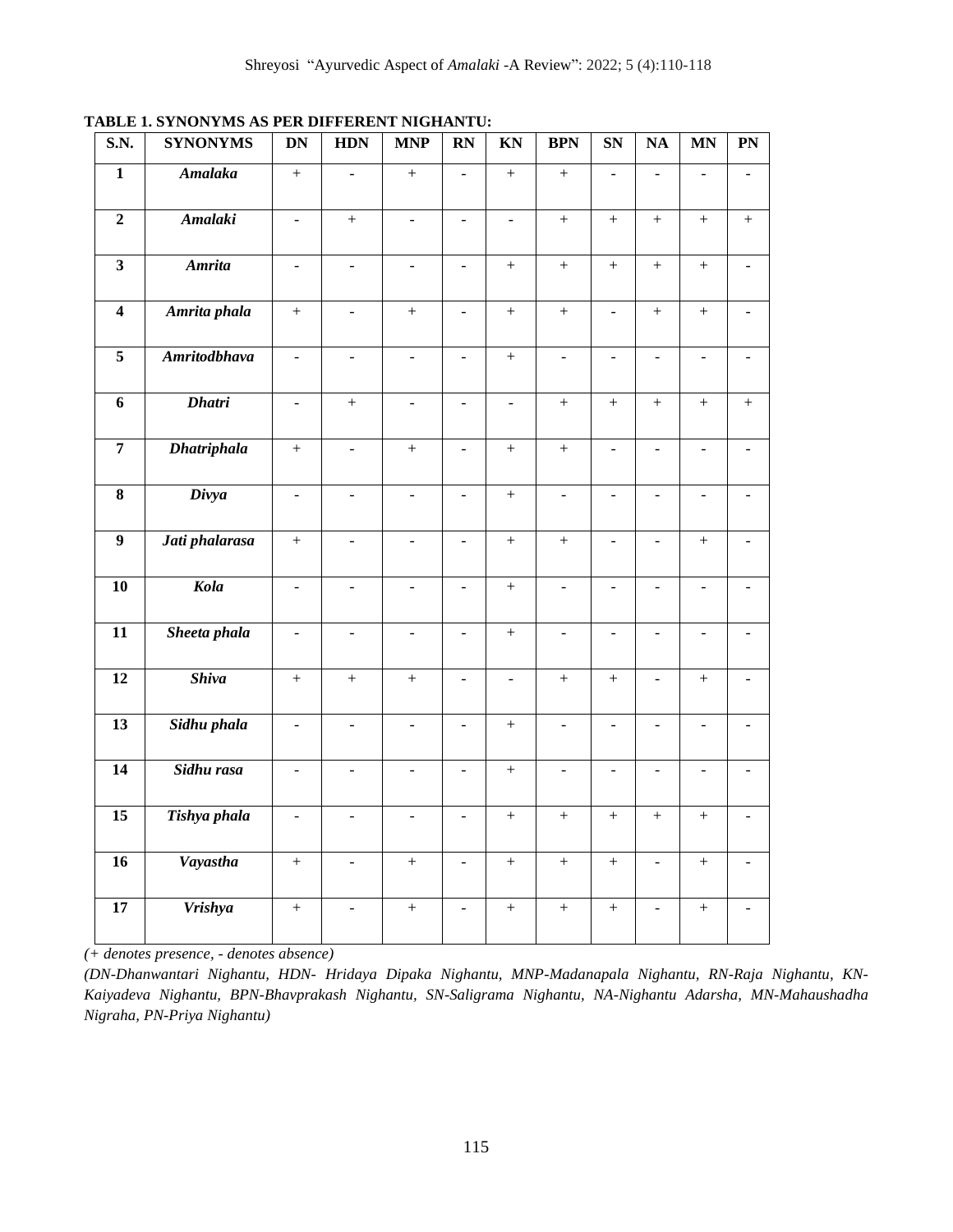| <b>S.N.</b>    | <b>TEXTS</b>                | <b>VARGA/GANA</b>      |
|----------------|-----------------------------|------------------------|
| $\mathbf{1}$   | Caraka Samhita              | Jwaraghna<br>◈         |
|                |                             | Kasaghna               |
|                |                             | Virecanopaga           |
|                |                             | Vayasthapana           |
|                |                             | Kushthaghna            |
|                |                             | Swasahara              |
|                |                             | Jwaraghna              |
| $\overline{2}$ | Sushruta Samhita            | Triphala<br>◈          |
|                |                             | Parushakadi            |
|                |                             | Mustadi                |
|                |                             | Amalakyadi             |
| 3              | Astanga Samgraha            | Kushthaghna<br>◈       |
|                |                             | Kasahara               |
|                |                             | Jwarahara              |
|                |                             | Garbhasthapana         |
|                |                             | Vayasthapana<br>◈      |
| $\overline{4}$ | Astanga Hridaya             | Virecanagana<br>◈      |
|                |                             | Parushakadi            |
|                |                             | Mustakadi              |
|                |                             | Mustadi                |
| 5              | Dhanwantari Nighantu        | Guduchyadi varga<br>◈  |
| 6              | Hridaya Deepaka Nighantu    | Dwipada varga<br>◈     |
| 7              | Madanapala Nighantu         | Haritakyadi varga<br>♦ |
| 8              | Raja Nighantu               | ◈<br>Amradi varga      |
| 9              | Kaiyadeva Nighantu          | Aushadhi varga<br>◈    |
| 10             | <b>Bhavprakash Nighantu</b> | Haritakyadi varga<br>◈ |
| 11             | Shaligrama Nighantu         | ♦<br>Haritakyadi varga |
| 12             | Nighantu Adarsha            | Amalakyadi varga<br>◈  |
| 13             | Mahaushada Nighantu         | Haritakyadi varga<br>◈ |
| 14             | Priya Nighantu              | Haritakyadi varga<br>◈ |
|                |                             |                        |

**TABLE 2. CATEGORIZATION OF AMALAKI IN SAMHITAS & NIGHANTUS:**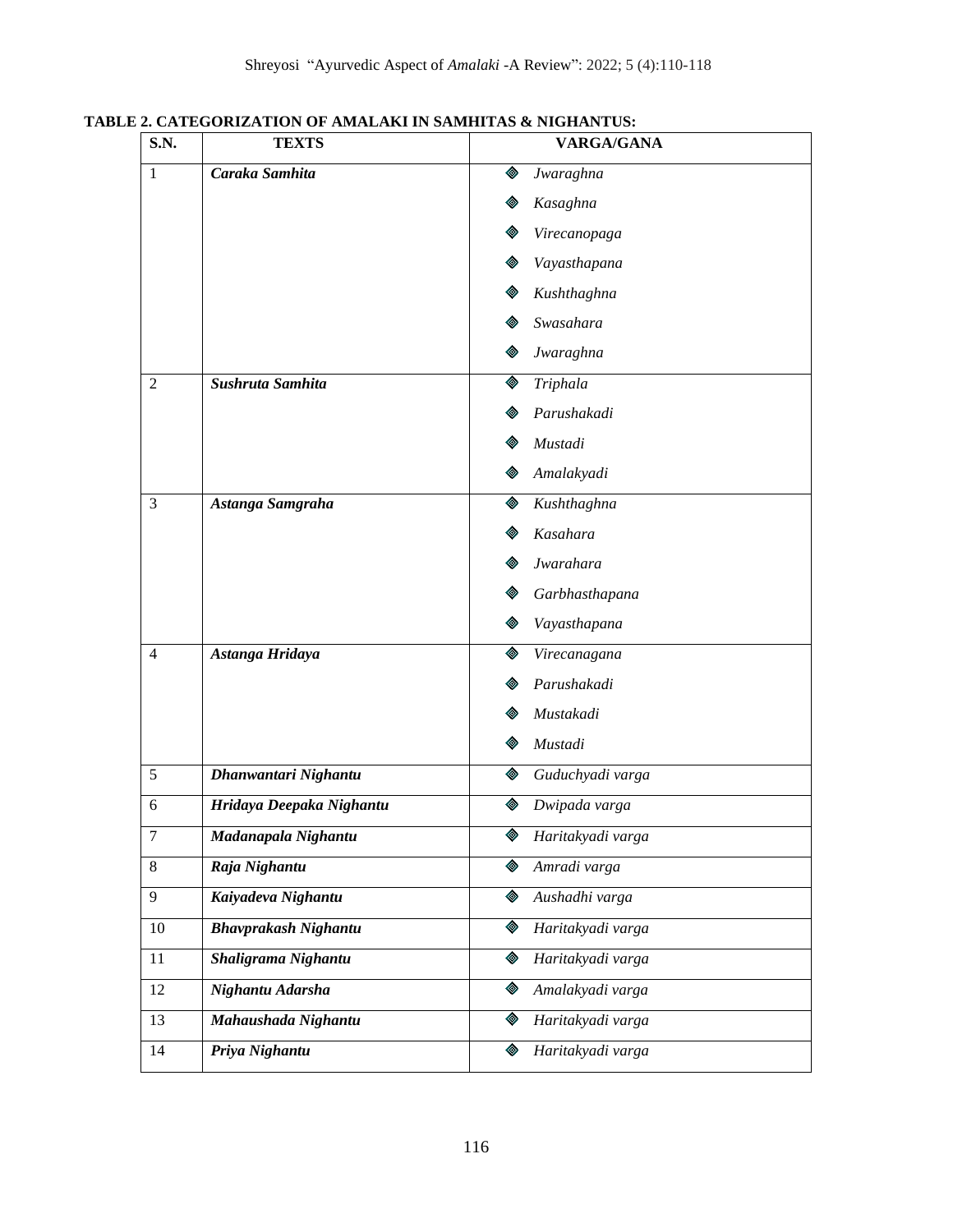

**Fig. 1. Leaves of** *Amalaki* **Fig. 2. Flowers of** *Amalaki*



Fig. 3. Fruit of *Amalaki (raw)* Fig. 4. Fruit of *Amalaki (dry)*